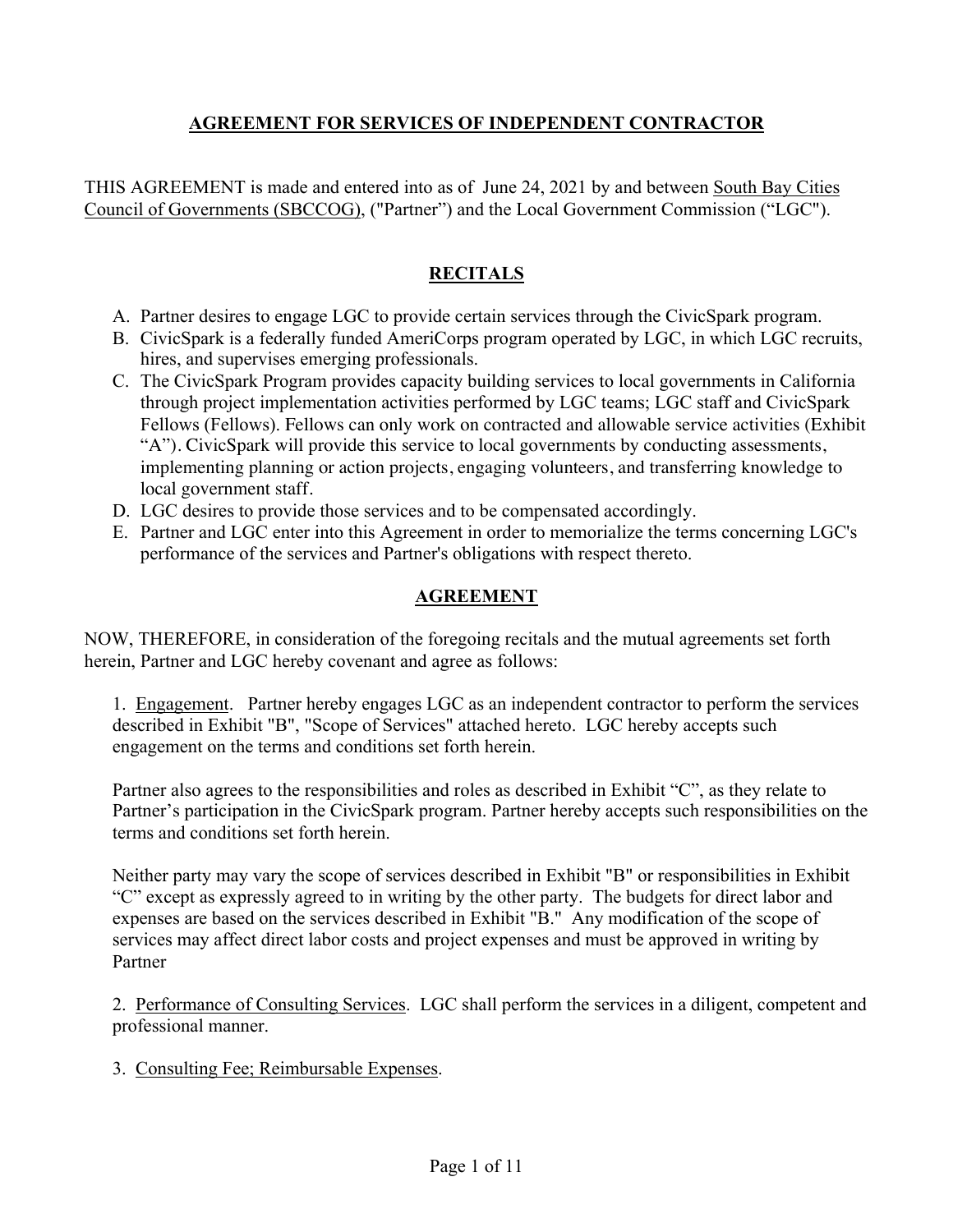(a) Partner shall pay LGC a fee for the services provided, as described in Exhibit "D," "Description of Compensation," attached hereto.

(b) LGC shall be entitled to reimbursement for out-of-pocket expenses incurred in the performance of this Agreement, limited to those expenses listed in Exhibit "E," "Reimbursable Expenses," attached hereto, up to the maximum amount set forth in Exhibit "E." Upon receipt of LGC's invoice, Partner shall notify LGC if it has any exceptions to LGC's invoice. When LGC and Partner are in agreement on the terms of LGC's invoice, Partner shall submit the invoice for payment. Partner shall reimburse LGC within thirty (30) days of receiving the invoice.

4. Term. The term of this Agreement shall commence and LGC's duties and responsibilities under this Agreement shall begin as of the date first written above and shall continue, as agreed to in the timeline defined in Exhibit "F." This agreement is subject to earlier termination as provided herein, until the services are complete, and all compensation and reimbursable expenses are paid to LGC.

This agreement may be terminated at any time by either party for cause. This agreement may be terminated by either party, without cause, upon 30 days written notice to the non-terminating party.

5. Excuse of Performance. LGC's obligation to perform the services specified in this contract shall be excused if the performance is prevented or substantially delayed due to circumstances not caused, in whole or in part, by LGC, including any such circumstances caused by Partner.

6. Independent Contractor. It is the intent of the parties that LGC is and shall remain an independent contractor, and LGC shall (i) comply in all material respects with all the laws, rules, ordinances, regulations, and restrictions applicable to the services, and (ii) pay all federal and state taxes applicable to LGC, whether levied under existing or subsequently enacted laws, rules or regulations. The parties hereto do not intend to create an employer-employee or master-servant relationship of any kind.

7. Insurance. LGC agrees to maintain: (1) commercial general liability insurance with minimum limits of \$1,000,000, written on an occurrence form basis and \$3,000,000 general aggregate, protecting it from claims for personal injury (including bodily injury and death) and property damage which may arise from or in connection with the performance of LGC's Services hereunder or from or out of any act or omission of LGC, its officers, directors, agents, subcontractors or employees; (2) professional liability insurance with minimum limits of \$2,000,000; (3) worker's compensation insurance as required by law; and (4) hired and non-owned auto insurance with minimum limits of \$1,000,000 for each accident. If requested, LGC shall provide a certificate of said insurance and an additional insured endorsement to Partner within 10 days of the execution of this Agreement.

8. Indemnification. To the extent limited by applicable law, the Parties shall defend, indemnify, and hold harmless the other Party and all of its directors, officers, agents, contractors, volunteers, and employees, from any and all liabilities and claims to the extent arising out of or in any way related to the indemnifying Party's performance of this Agreement or representations made in this Agreement.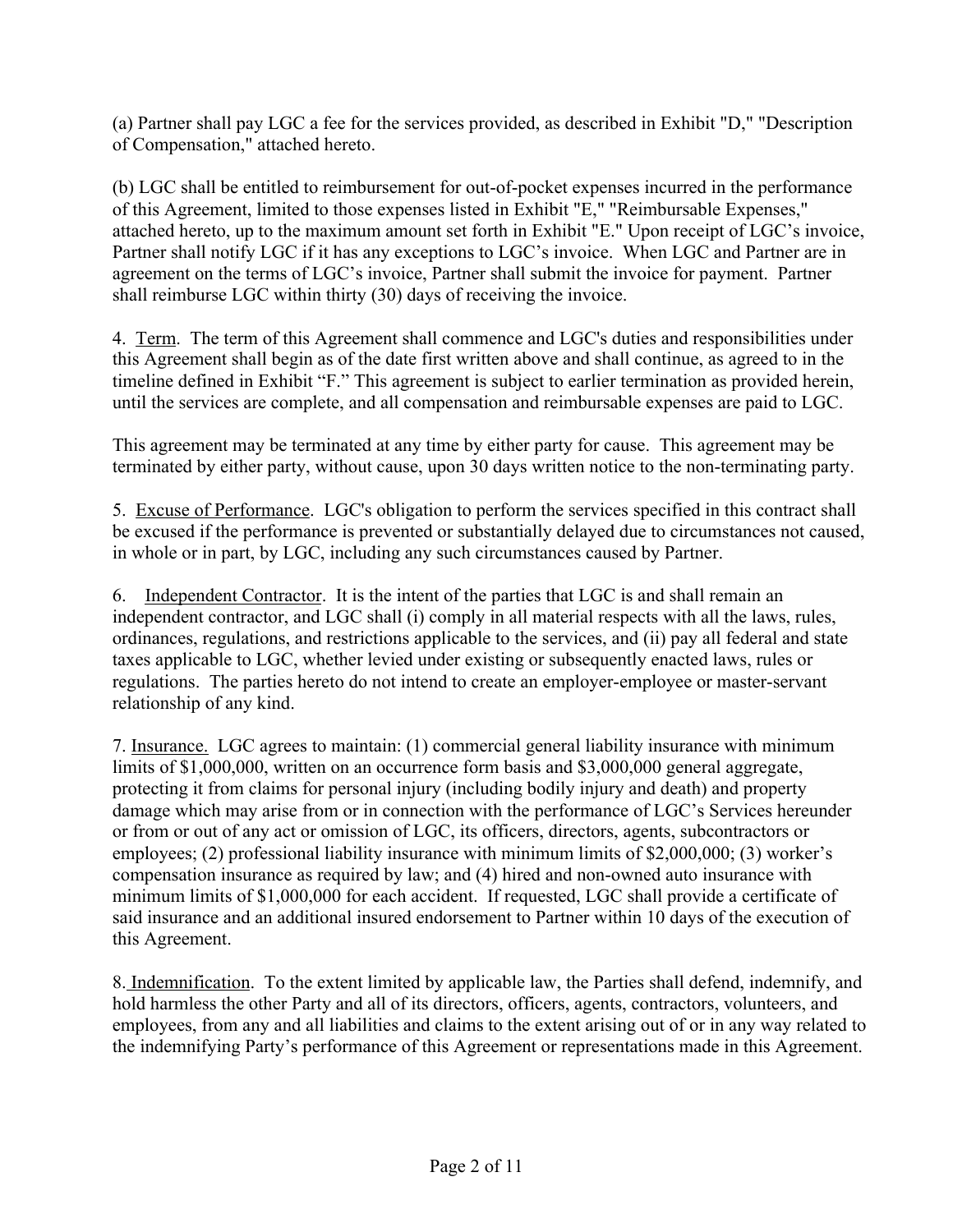9. Ownership of Documents. Ownership of any designs, plans, maps, reports, specifications, drawings, and other information or items produced by LGC while performing Services under this Agreement will be assigned to and owned jointly by LGC and Partner. The original of all reports, memoranda, studies, plans, specifications, drawings, materials, exhibits, maps or other similar or related documents prepared by LGC in the performance of the Services for Partner shall be the joint property of LGC and Partner.

10. Notices. All notices or other communications required or permitted to be given hereunder shall be in writing and shall be deemed to have been given when delivered if personally delivered, or three (3) business days after mailing if mailed by certified mail, postage prepaid, return receipt requested, and shall be addressed as follows:

To Partner:

Jacki Bacharach South Bay Cities Council of Governments (SBCCOG) 2355 Crenshaw Blvd, Suite 125 Torrance, CA, 90501 (310) 371-7222 Fax jacki@southbaycities.org

To LGC:

Lare Bloodworth Local Government Commission 980 9th Street, Suite 1700 Sacramento, CA 95814-2736 916-448-1198 x 302 916-448-8246 fax lbloodworth@lgc.org

Either party may change its address by giving written notice thereof to the other party.

11. Attorneys' Fees. The party prevailing in any action at law or in equity necessary to enforce or interpret the terms of this Agreement shall be entitled to reasonable attorney's fees, costs, and necessary disbursements in addition to any other relief to which that party may be entitled.

12. Governing Law. This Agreement shall be governed by the laws of the State of California.

13. Entire Agreement; Amendments. This Agreement contains all of the agreements of the parties hereto with respect to the matters contained herein and no prior or contemporaneous agreement or understanding, oral or written, pertaining to any such matters shall be effective for any purpose. No provision of this Agreement may be amended or added to except by an agreement in writing signed by the parties hereto or their respective successors in interest.

14. Headings. The headings of this Agreement are for purposes of reference only and shall not limit or define the meaning of the provisions of this Agreement.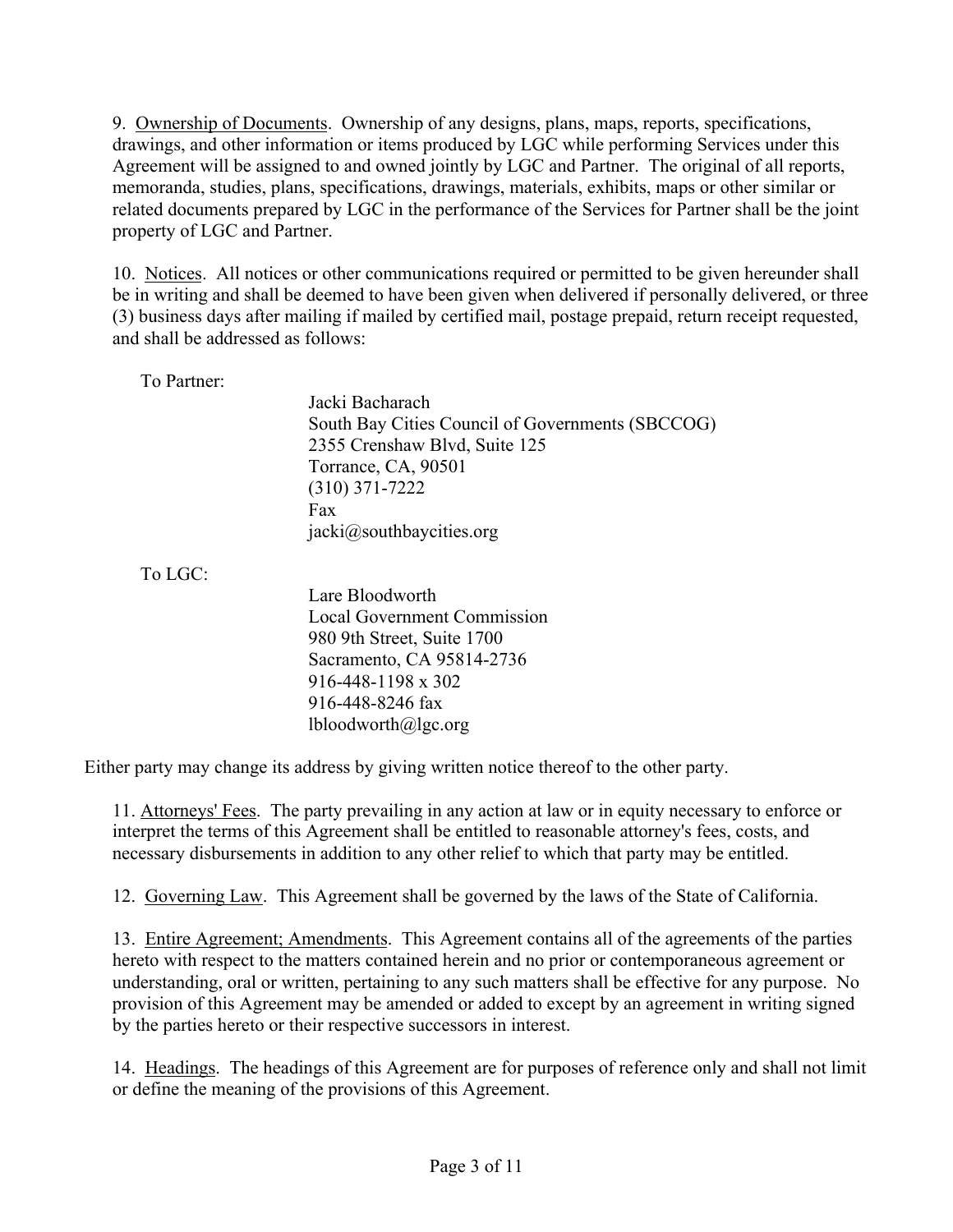15. Severability. If any paragraph, section, sentence, clause or phrase contained in this Agreement shall become illegal, null or void or against public policy, for any reason, or shall be held by any court of competent jurisdiction to be illegal, null or void or against public policy, the remaining paragraphs, sections, sentences, clauses or phrases contained in this Agreement shall not be affected thereby.

16. Waiver. The waiver of any breach of any provision hereunder by any party hereto shall not be deemed to be a waiver of any preceding or subsequent breach hereunder.

17. Warranty of Authority. Each of the undersigned hereby warrants that he/she has authority on behalf of his or her principal to execute this Agreement and to bind such principal to the terms hereof.

18. Counterparts. This Agreement may be executed by electronic or hard-copy signature and in any number of counterparts, each of which shall be deemed to be one and the same instrument. The exchange of executed copies of this Agreement by facsimile, email or other electronic transmission will constitute effective execution and delivery of this Agreement for all purposes. Signatures of the parties transmitted by such methods will be treated in all respects as having the same effect as an original signature.

DATED:

Olivia Valentine, Chair, South Bay Cities Council of Governments PARTNER

DATED:

Lare Bloodworth, Chief Financial Officer LOCAL GOVERNMENT COMMISSION i<br>L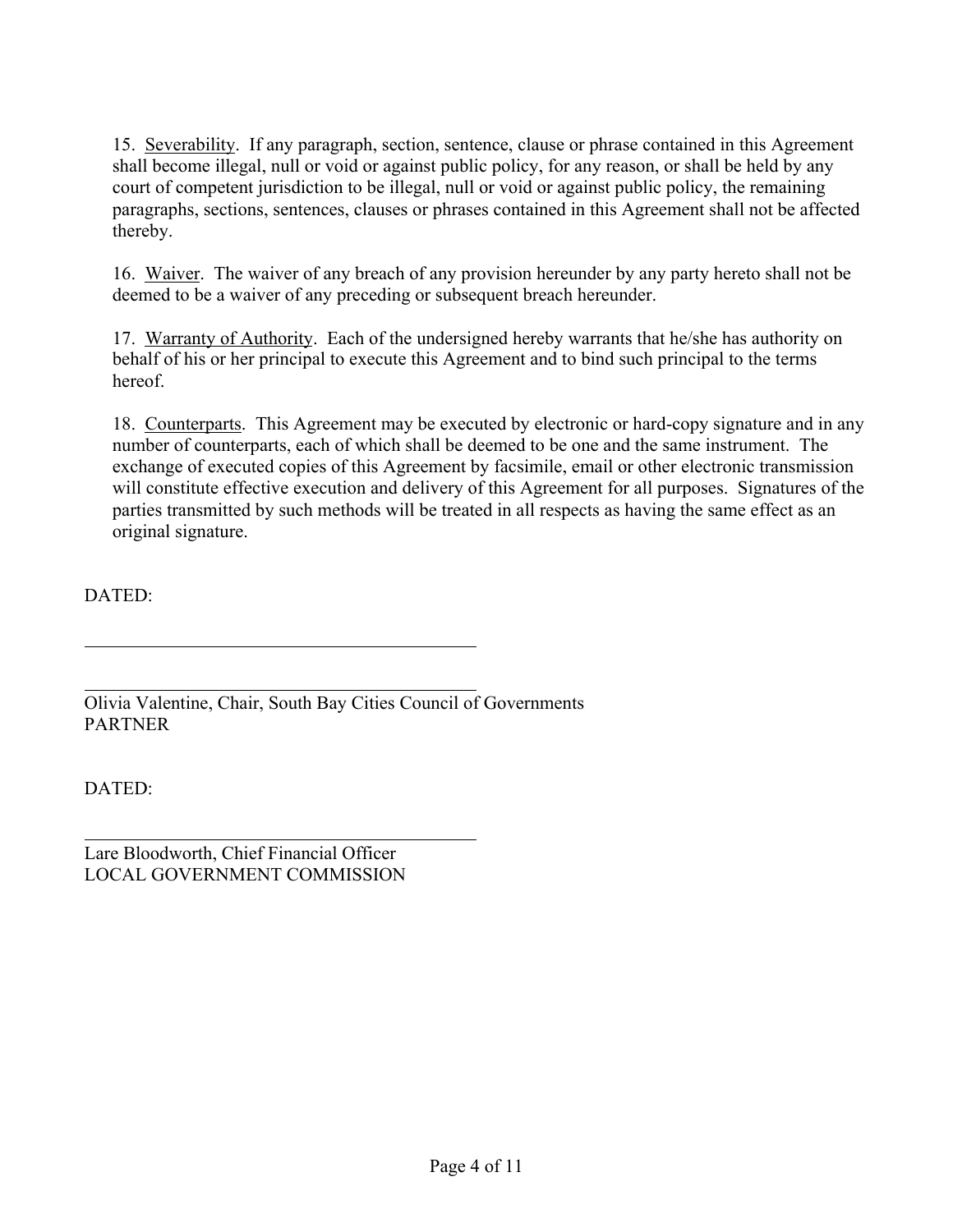### **Exhibit "A" Contracted Performance Measures and Prohibited Activities**

LGC has contracted with the Corporation of National and Community Service to implement CivicSpark as an AmeriCorps program. **Fellows can only work on service outlined in performance measures approved by the Corporation for National and Community Service and must abide by Federal guidelines for AmeriCorps program implementation.** Performance measures define how CivicSpark will provide service to local governments by: conducting assessments; implementing planning, research or implementation projects; engaging volunteers; and transferring knowledge to local government staff. The project scope in exhibit A must align with the measures below:

- 1) Capacity Building for Local Governments Fellows' direct service hours should be spent building capacity for local government beneficiaries to address their relative needs with regard to specific issues (e.g.climate, water, housing etc.). Fellows will address these needs by assisting one or more local government beneficiary to develop or implement projects that they would otherwise not be able to complete. Capacity building for Fellows will be delivered in 3 stages, including: 1) gap assessments; 2) research, planning, and implementation service projects; and transition of knowledge.
- 2) Volunteer Engagement All Fellows should have the opportunity to build further capacity by engaging, recruiting, and supporting volunteers. Volunteers may be engaged as either one-time volunteers (e.g. – volunteers to assist for a specific event such as Earth Day or service activities) or as on-going volunteers such as interns).
- 3) Training and Professional Development for Fellows Fellows can spend up to 20% of their service year (340 of their 1700 total hours) on training. Training includes the 1-week orientation at the start of the service year, mid-year gathering, continued monthly trainings, and professional development and networking opportunities. Training hours ensure that Fellows have the training and tools they need to succeed in their service work and to grow as professionals.

The majority of the work provided by CivicSpark to local governments via direct service only involves the first measure (Capacity Building). The second and third measure is predominantly met through training, service and professional development activities provided to the Fellows by LGC. Some activities that occur while working with local government beneficiaries or other project partners may be considered training and professional development, such as networking events and trainings conducted by or attended in partnership with Partner.

Federal guidelines further restrict certain activities, which cannot be engaged in by CivicSpark Fellows or Supervisors while charging time to the AmeriCorps program, accumulating service or training hours, or otherwise performing activities supported by the AmeriCorps program or the Corporation for National and Community Service, this includes direct fundraising or grant writing which are not allowable activities in CivicSpark. **In addition to only working on contracted performance measure service activities, the following activities are prohibited** (see 45 CFR § 2520.65):

- 1) Attempting to influence legislation;
- 2) Organizing or engaging in protests, petitions, boycotts, or strikes;
- 3) Assisting, promoting, or deterring union organizing;
- 4) Impairing existing contracts for services or collective bargaining agreements;
- 5) Engaging in partisan political activities, or other activities designed to influence the outcome of an election to any public office;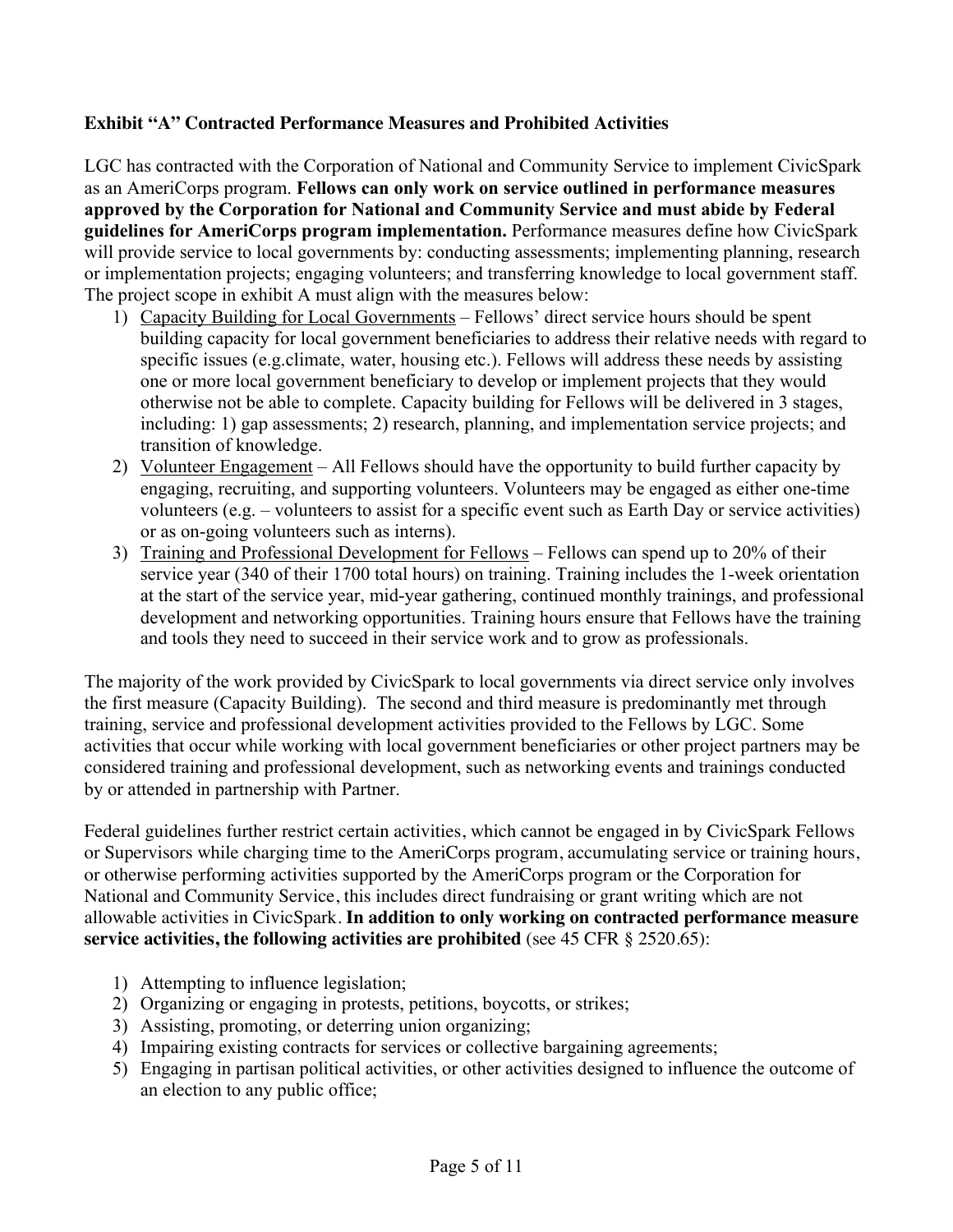- 6) Participating in, or endorsing, events or activities that are likely to include advocacy for or against political parties, political platforms, political candidates, proposed legislation, or elected officials;
- 7) Engaging in religious instruction, conducting worship services, providing instruction as part of a program that includes mandatory religious instruction or worship, constructing or operating facilities devoted to religious instruction or worship, maintaining facilities primarily or inherently devoted to religious instruction or worship, or engaging in any form of religious proselytization;
- 8) Providing a direct benefit to
	- a) A business organized for profit;
	- b) A labor union;
	- c) A partisan political organization;
	- d) A nonprofit organization that fails to comply with the restrictions contained in section 501(c)(3) of the Internal Revenue Code of 1986 related to engaging in political activities or substantial amount of lobbying except that nothing in these provisions shall be construed to prevent participants from engaging in advocacy activities undertaken at their own initiative; and
	- e) An organization engaged in the religious activities described above, unless CNCS assistance is not used to support those religious activities;
- 9) Conducting a voter registration drive or using CNCS funds to conduct a voter registration drive;
- 10) Providing abortion services or referrals for receipt of such services; and
- 11) Such other activities as CNCS may prohibit.

Fellows, like other private citizens, **may** participate in the above listed activities **on their own time, at their own expense, and on their own initiative.** However, the AmeriCorps logo **must not** be worn while doing so.

Per Federal Guidelines and LGC policies, CivicSpark Programs and activities must follow equal opportunity employment requirements and be accessible to persons with disabilities by providing reasonable accommodation. In support of this.

- 1) LGC and Partner will comply with Equal Opportunity Employment guidelines.
- 2) LGC and Partner will endeavor to make reasonable accommodations to known physical or mental limitations of qualified AmeriCorps members with disabilities unless the accommodation would impose an undue hardship on the program operations.
- 3) LGC and Partner will endeavor to accommodate the sincere religious beliefs of AmeriCorps Members to the extent such accommodation does not pose an undue hardship on the Organization's operations.
- 4) LGC and Partner will not allow any form of retaliation against individuals who raise issues of equal employment opportunity or reasonable accommodation.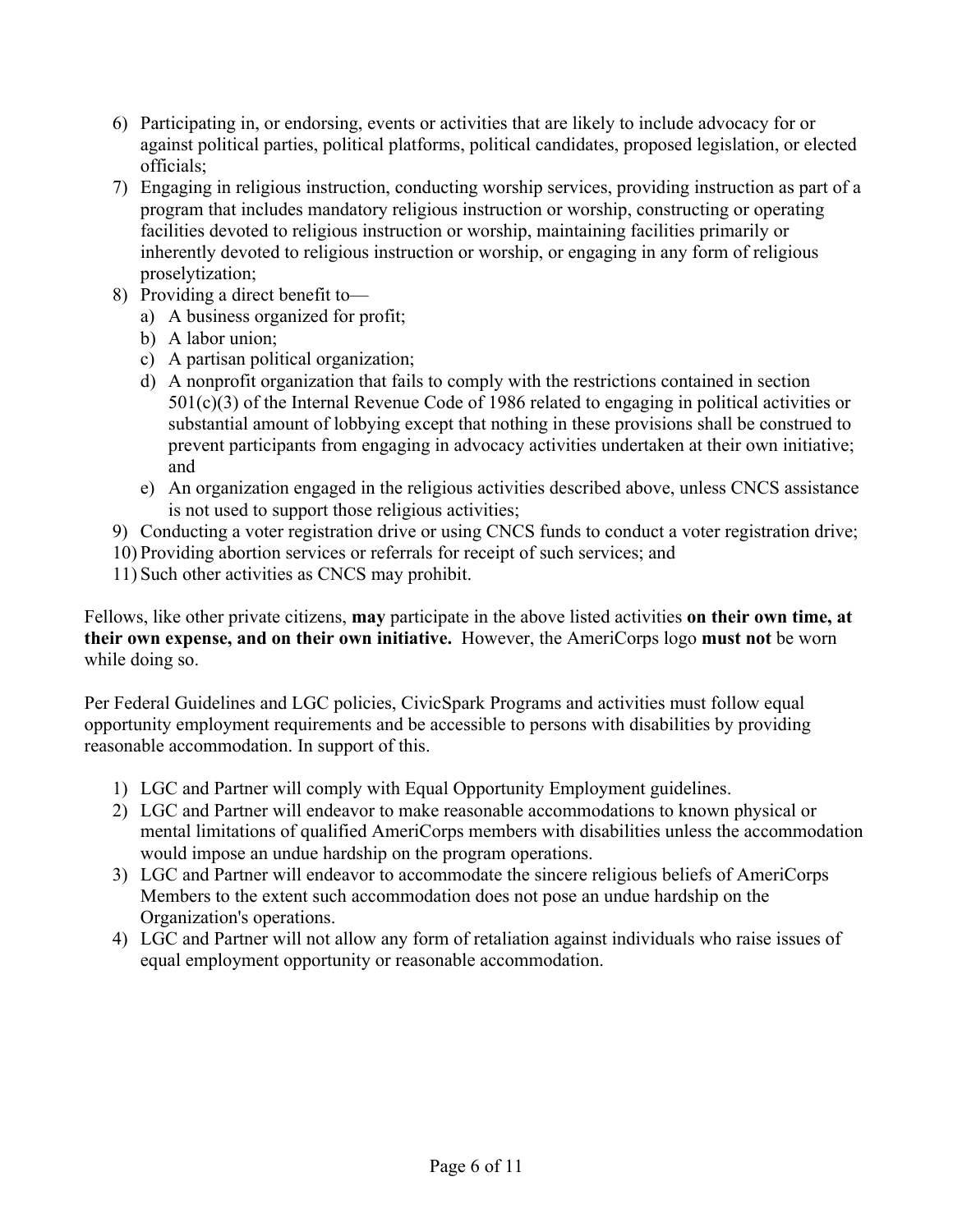### **Exhibit "B" Scope of Services**

LGC will perform the following services:

- 1) General Program Responsibilities
	- a) Provide clear guidelines to Fellows regarding AmeriCorps regulations and expectations.
	- b) Recruit and train Fellows to provide capacity building services for the region.
	- c) Work to provide support and guidance for Fellows, addressing any concerns that might develop during the service year.
	- d) Hold Fellows accountable for the desired service results and work with Fellows on their professional development and behavior.
	- e) Manage local government beneficiary and/or other partner service contracts.
	- f) Share outcomes from service with Partner.
- 2) Fellow Responsibilities
	- a) Pass a state, national, and National Sex Offender Public Website (NSOPW) background check before starting their service year.
	- b) Participate in a 1-week program orientation and complete at least 100 hours of training through dedicated Fellow training, development, and service days.
	- c) Serve an average of 37 hours per week for 11 months, serving a minimum of 1700 total hours, with at least 1300 hours dedicated to Partner project activities (see below).
	- d) Comply with guidelines for performance measures and abide by regulations on prohibited activities described in Exhibit A above.
	- e) Complete accurate project reporting in a timely manner as required by the Corporation for National Community Service (CNCS), including: assessments, implementation, hours served, volunteers recruited and supported, and transition of knowledge to local governments.
	- f) Avoid participation in prohibited activities.
	- g) Identify as a Fellow and wear AmeriCorps lapel pins or gear during service hours.
	- h) Participate in days of national service including, but not limited to: Martin Luther King, Jr. Day of Service; State Day of Service, and AmeriCorps week Service Day.
- 3) Project Specific Scope of Work
	- a) Energy Efficiency The SBCCOG has identified areas throughout the South Bay that are vulnerable to climate-risks. In addition, there are several underserved communities in the South Bay that have limited resources to address these risks. The CivicSpark Fellow will add capacity by helping local governments and school districts access needed energy efficiency resources to reduce the impacts of climate stressors such as extreme heat. The project will also help local governments and school districts address deficiencies in vulnerable public infrastructure.

This work builds on the existing South Bay climate and adaptation work including local government vulnerability assessments, adaptation strategies, city Climate Action Plans, and Sub-regional Climate Action and Adaptation Plan. The Energy Efficiency support work helps ensures the relevance of these previous projects.

Project tasks include:

i) Access resources through the SoCalREN as well as identify best practices working with agencies and stakeholders focused on energy efficiency.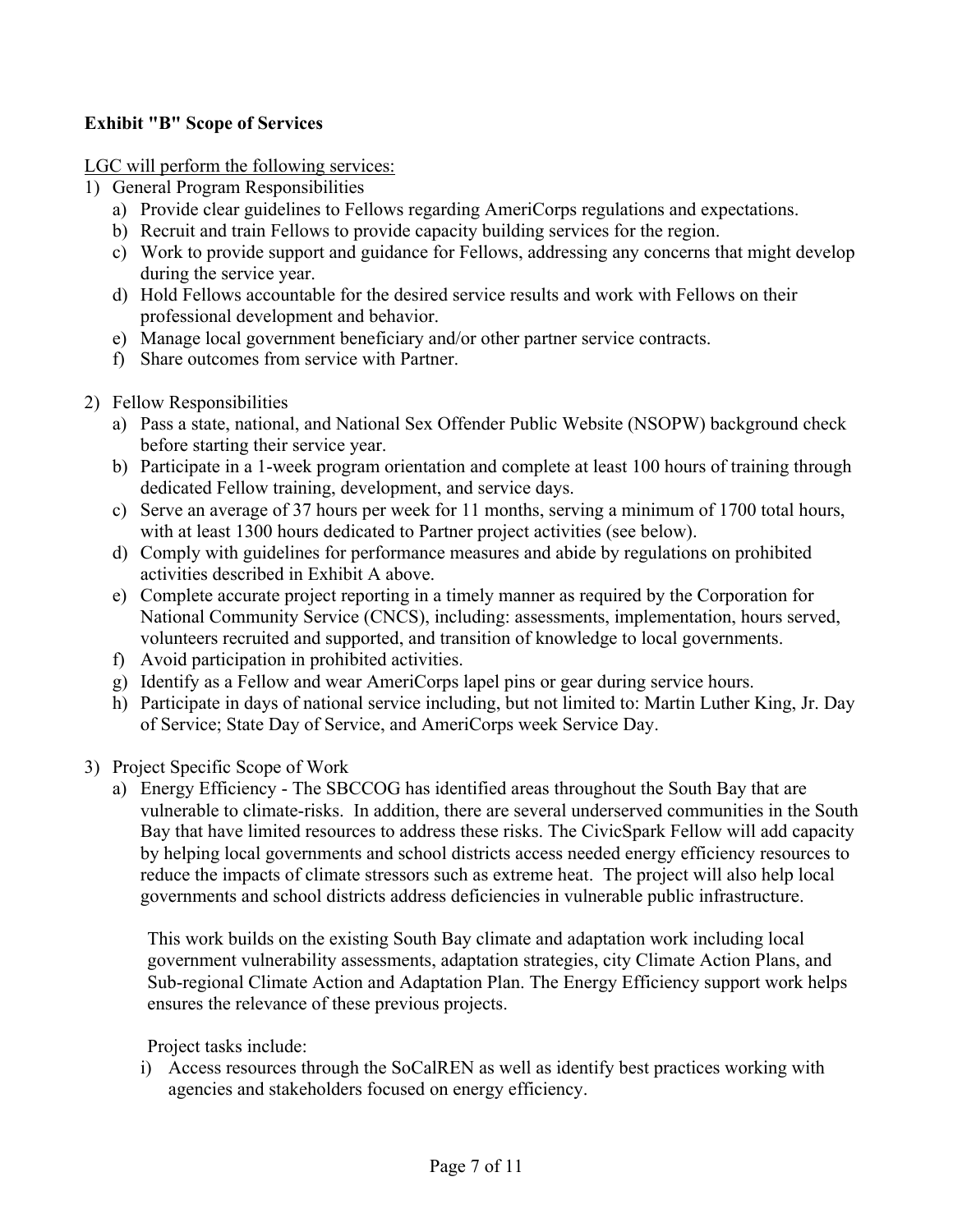- ii) Work with South Bay school districts and the cities of Carson, El Segundo, Gardena, Hawthorne, Hermosa Beach, Inglewood, Lawndale, Lomita, Manhattan Beach, Palos Verdes Estates, Rancho Palos Verdes, Redondo Beach, Rolling Hills, Rolling Hills Estates, and Torrance to help these agencies access resources and facilitate the identification and implementation of energy efficiency projects.
- iii) With guidance from the SBCCOG staff, facilitate and attend meetings with agencies, help obtain energy data, review, and summarize reports, present on work accomplished, and promote training and educational opportunities.
- iv) Identify opportunities to promote achievement and reward agencies for their efforts (1) Coordinate with SBCCOG and SoCalREN communications staff to develop materials to promote success such as presentations, newsletter articles, and social media posts.
- v) Follow state and local energy policy and help guide local actions to meet directives; agencies and stakeholder groups involved in these efforts may include: Local Government. Commission, California Public Utilities Commission, California Energy Commission, Los Angeles Community Choice Energy (community Choice Aggregation – CCA), SoCalGas, and Southern California Edison, among others.
- vi) Attend meetings, review related documents, and report on actions as needed.
- b) Climate Action Planning & Greenhouse Gas Target Assessment -- The SBCCOG worked with member cities to develop city specific climate action plans and vulnerability assessments. These documents support the Sub-regional Climate Action and Adaptation plans. The CAP documents, approved in 2017-2018, set targets to reduce greenhouse gas emissions by 15% from 2005 levels by 2020 and 49% below 2005 levels by 2035. Also included are actions to help meet these targets in four focus areas: Land Use & Transportation, Energy Efficiency, Solid Waste, Urban Greening, and Energy Generation & Storage. As the 2020 milestone year has ended, it is time to assess city and sub-region progress and determine if additional or revised measures are needed to meet targets. Additionally, it is important to review current trends, laws, targets, etc. and evaluate what should be included or revised. Working with city staff and the SBCCOG, the Fellow will assist in the evaluation of the city and subregional CAP and Adaptation efforts and make recommendations on revisions and next steps to meet greenhouse gas reduction targets.

Project tasks include:

- i) Work with the South Bay member cities of Carson, El Segundo, Gardena, Hawthorne, Hermosa Beach, Inglewood, Lawndale, Lomita, Manhattan Beach, Palos Verdes Estates, Rancho Palos Verdes, Redondo Beach, Rolling Hills, Rolling Hills Estates, and Torrance to assess activity and achievement towards meeting 2020 greenhouse gas targets.
- ii) Facilitate and attend meetings with agencies and documenting activities and outcomes.
- iii) Review current studies, resources, and laws from sources such as Governor's Office of Planning & Research, California Climate Assessments, Los Angeles Region Report, Utility Resiliency Plans, etc.
- iv) Identify best tools for local governments to access to evaluate, monitor, and track achievement such as ICLEI ClearPath, Cal-Adapt, GIS data, etc.
- v) Establish a process for assessing city and subregional achievements
- vi) Recommend enhancements to city and subregional CAPs to incorporate current concepts/study as well as adaptation strategies and vulnerability assessments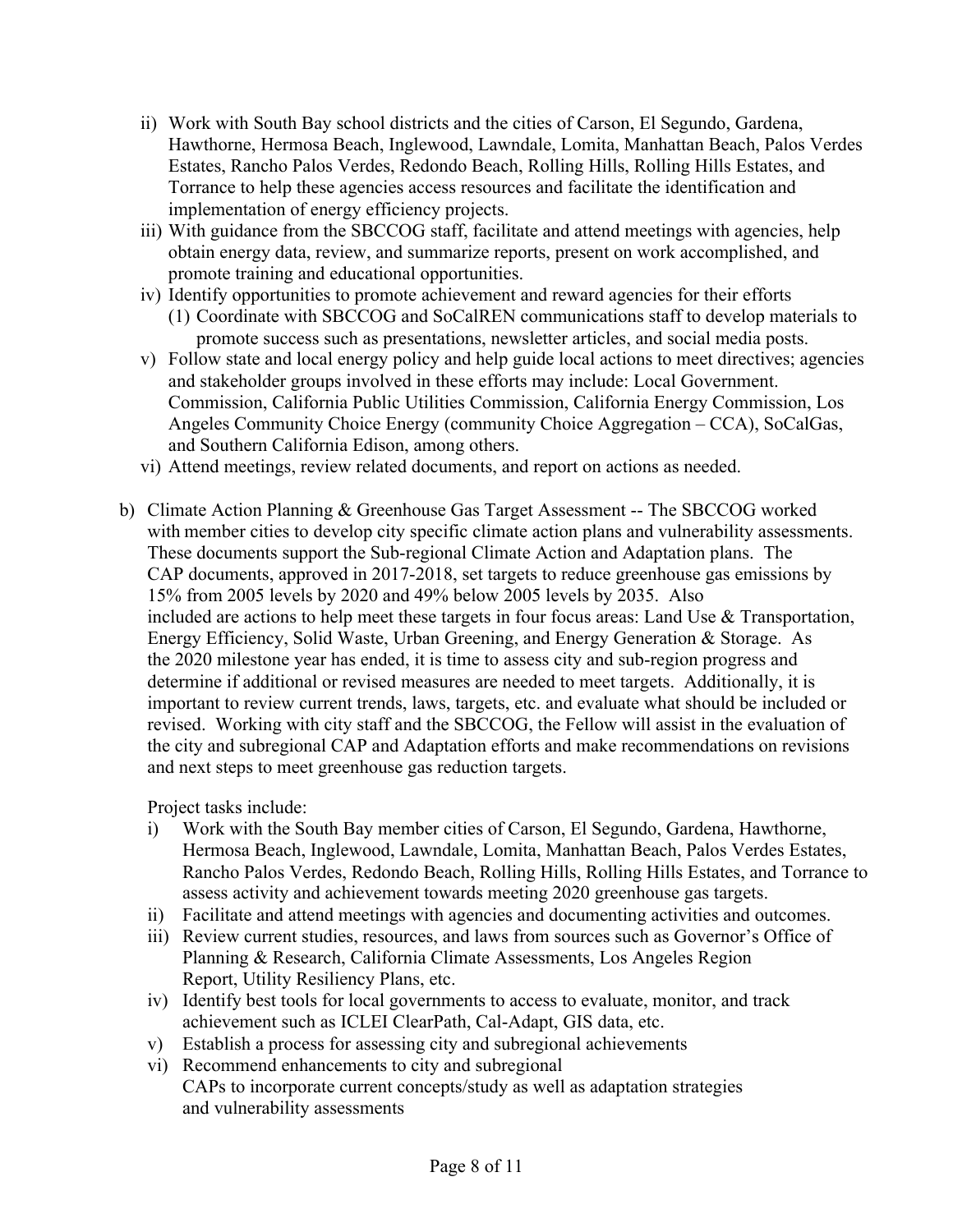- vii) Document and present assessments of city and subregional achievements
- viii) Follow state and local climate mitigation policy and help guide local actions to meet directives; agencies and stakeholder groups involved in these efforts may include: Local Government Commission, Southern California Association of Governments, Southern California Regional Energy Network, Sanitation Districts of Los Angeles County, West Basin Municipal Water District, Los Angeles County Metro, County of Los Angeles Sustainability Office, California Energy Commission, Los Angeles Community Choice Energy (community Choice Aggregation – CCA), SoCalGas, and Southern California Edison, among others.

c) This project will include: 1) an initial gap assessment conducted by the Fellow, 2) a volunteer engagement component, and 3) a transitional support activity.

- ix) Minor changes to the scope following the requisite gap assessment process may be needed.
- x) The project will comply with AmeriCorps service guidelines including prohibited activities described in Exhibit "A".

#### **Exhibit "C" Partner Responsibilities**

Partner will perform the following services:

- 1) Support Responsibilities
	- a) Support Fellow recruitment by advertising your open placement through appropriate channels and networks (e.g., websites, newsletters, social media, job boards, etc.)
	- b) Identify one staff member to act as the "Site Supervisor" for the project and point person for both the Fellow and CivicSpark staff.
	- c) Site Supervisor shall support project implementation and professional development by:
		- i) Setting aside at least 1 hour/week to check in with each Fellow and provide assistance for each approved project.
		- ii) Familiarizing Fellows to the host organization (including safety procedures and protocols), resources, and project scope.
		- iii) Completing an initial performance assessment of each Fellow (survey and goal setting) within 1 month of the start of the service year; conducting a mid-year performance review; and completing a final performance review survey prior to the end of the service year.
		- iv) Seeking opportunities to integrate Fellows' professional goals into project activities.
		- v) As appropriate, facilitating Fellows' transition at the end of their service year by introducing Fellows to relevant colleagues and networks.
		- vi) Provide adequate professional workspace for Fellows (e.g., desk, computer, phone), and ensure that site and workplace are accessible to individuals with disabilities if needed.
		- vii)If needed due to shelter-in-place requirements, be able to support remote service for Fellows (e.g. remote access to files, plans for remote check-in and support, technology support for remote work)
	- d) Develop defined project scope(s) and identify goals to be completed in agreed upon timeframe.
	- e) Support implementation of project(s) consistent with scope above and in line with CivicSpark program goals (including supporting volunteer engagement activities and participating in transitional event)
	- f) Keep Regional Coordinators and/or other LGC staff apprised of project developments and/or challenges, and work to redefine project scope(s) and goals as necessary.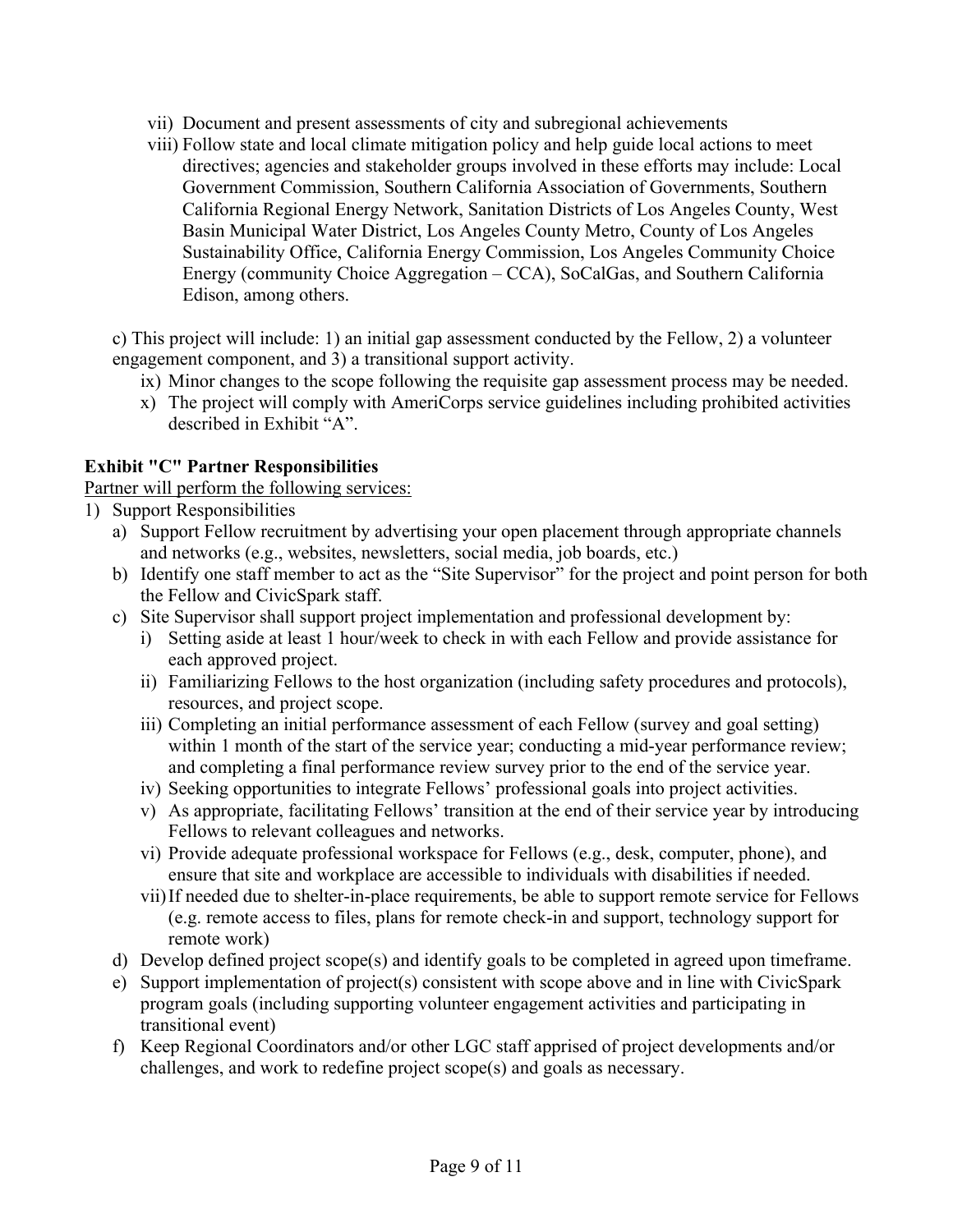- g) If challenges arise (related to professionalism, work products, etc.) provide specific written feedback to the Fellow and share with LGC staff in a timely manner so LGC staff can assess the challenges and intervene as needed.
- h) Assist with occasional site visits to Partner by LGC staff.
- i) Not displace Partner staff or volunteers through the use of CivicSpark Fellows, nor have CivicSpark Fellows perform any services or duties that would supplant the hiring of employed workers.
- j) Not offer the CivicSpark Fellow part time work that is substantially similar to their CivicSpark scope of work, nor offer them full time employment with a start date prior to the Service Year end date.
- 2) Reporting Responsibilities
	- a) Complete applications for CivicSpark projects, identifying:
		- i) Total hours desired for service work;
		- ii) Identification of at least 2 projects for at least 1 beneficiary per fellow (or 1 project for 2 or more beneficiaries).
			- (1) Beneficiaries can be individual departments within a single local government or even individual staff members within the same department.
			- (2) Specific eligibility requirements are provided here: http://civicspark.lgc.org/joincivicspark/project/
	- b) Ensure a staff person involved in the project from each local government beneficiary completes a pre-service capacity assessment survey before the start of the service year and a post-service capacity assessment towards the end of the year. The pre-service survey defines goals for the project and establishes a baseline perspective on issues relevant to the specific project issue (i.e., climate, water, housing, mobility, etc.). The post-service survey evaluates the degree to which the Fellows' work made progress toward the goals and baselines established in the pre-service capacity assessment survey.
	- c) Ensure a staff person involved in the project from each local government beneficiary participates in a project interview early on in the service year (within the first 2-3 weeks), a part of the CivicSpark gap assessment process.
	- d) Submit Fellow performance assessments on time, as described above.
	- e) Complete any additional project reporting defined as necessary.
	- f) Allow CivicSpark to share results of all reporting with California Volunteers and CNCS, for required grant reporting.